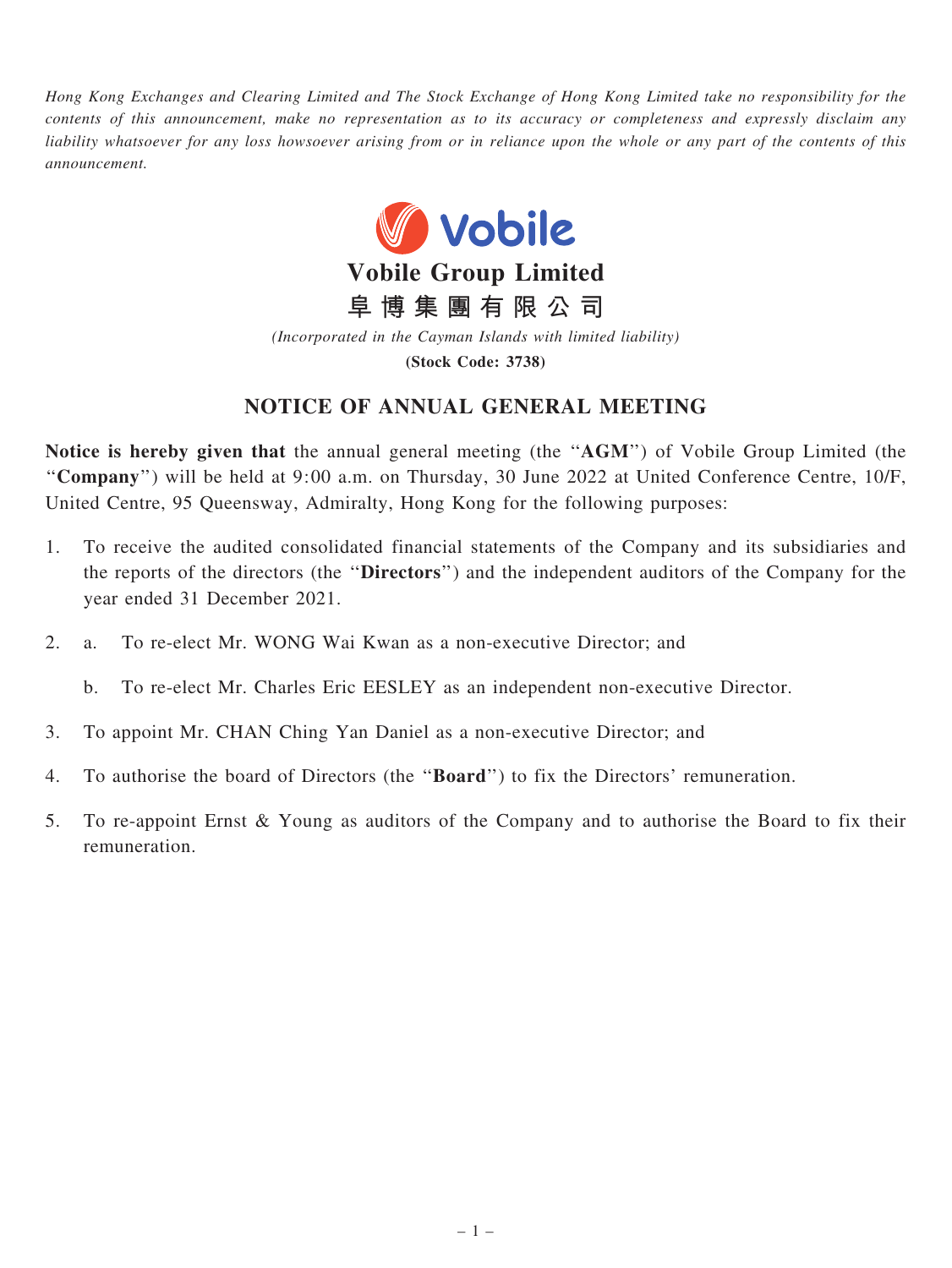6. To consider and, if thought fit, pass with or without amendments, the following resolution as an ordinary resolution:

## ''THAT:

- (a) subject to paragraph (b) below, a general and unconditional mandate be and is hereby given to the Directors to exercise all the powers of the Company during the Relevant Period (as hereinafter defined) to purchase its own shares (the "Shares") on The Stock Exchange of Hong Kong Limited (the ''Stock Exchange'') or on any other stock exchange on which the Shares may be listed and which is recognised by the Securities and Futures Commission of Hong Kong (the ''Securities and Futures Commission'') and the Stock Exchange for this purpose, subject to and in accordance with all applicable laws and the rules and regulations of the Securities and Futures Commission and the Stock Exchange or of any other stock exchange as amended from time to time;
- (b) the total number of Shares to be purchased or agreed to be purchased by the Company pursuant to the approval in paragraph (a) above during the Relevant Period shall not exceed 10% of the total number of issued Shares as at the date of passing of this resolution and the approval pursuant to paragraph (a) shall be limited accordingly; and
- (c) for the purposes of this resolution:

"Relevant Period" means the period from the date of passing of this resolution until whichever is the earliest of:

- (i) the conclusion of the next annual general meeting of the Company;
- (ii) the expiration of the period within which the next annual general meeting of the Company is required by the articles of association of the Company or any applicable laws to be held; and
- (iii) the date on which the authority set out in this resolution is revoked or varied by an ordinary resolution of the shareholders of the Company in general meeting.''
- 7. To consider and, if thought fit, pass with or without amendments, the following resolution as an ordinary resolution:

## ''THAT:

(a) subject to paragraph (b) below, a general and unconditional mandate be and is hereby given to the Directors to exercise all the powers of the Company during the Relevant Period (as hereinafter defined) to allot, issue and deal with the unissued Shares and to make or grant offers, agreements and options which would or might require the exercise of such powers, whether during the continuance of the Relevant Period or thereafter;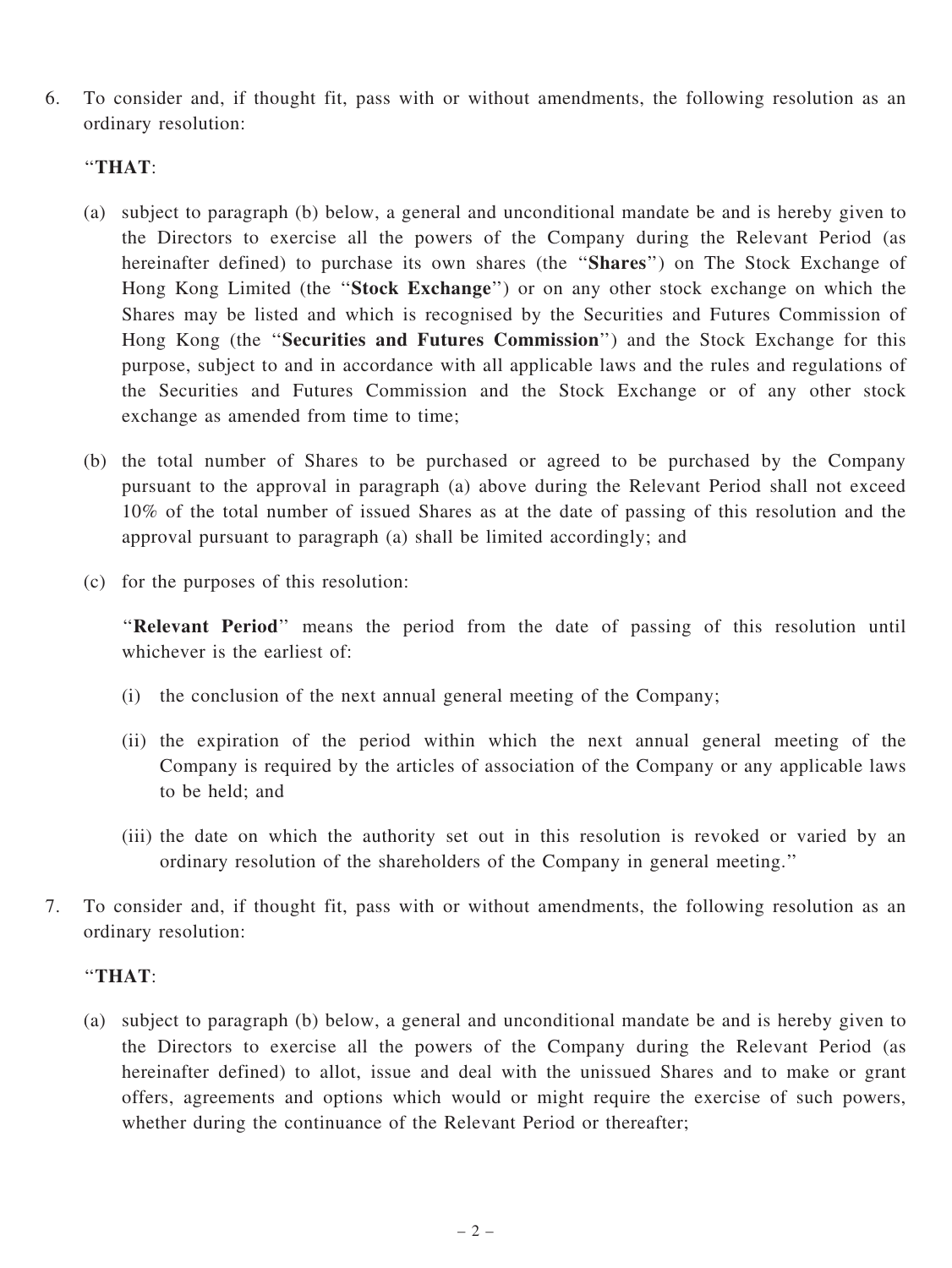- (b) the aggregate number of Shares issued, allotted or agreed conditionally or unconditionally to be issued, allotted or dealt with pursuant to the approval in paragraph (a) above during the Relevant Period, otherwise than pursuant to the following, shall not exceed 20% of the total number of issued Shares as at the date of passing of this resolution and the said approval shall be limited accordingly:
	- (i) a rights issue where Shares are offered for a period fixed by the Directors to shareholders on the register on a fixed record date in proportion to their then holdings of such Shares (subject to such exclusions or other arrangements as the Directors may deem necessary or expedient in relation to fractional entitlements or having regard, as appropriate, to any restrictions or obligations under the laws of, or the requirements of any recognised regulatory body or stock exchange in Hong Kong, or in any territory applicable to the Company);
	- (ii) the exercise of options under a share option scheme;
	- (iii) the exercise of rights of conversion under the terms of any securities which are convertible into Shares or exercise of warrants to subscribe for Shares;
	- (iv) any scrip dividend scheme or similar arrangement providing for the allotment and issue of Shares in lieu of the whole or in part of any dividend in accordance with the articles of association of the Company; or
	- (v) any specific authority granted or to be granted by the shareholders of the Company in general meeting; and
- (c) for the purposes of this resolution:

''Relevant Period'' means the period from the date of passing of this resolution until whichever is the earliest of:

- (i) the conclusion of the next annual general meeting of the Company;
- (ii) the expiration of the period within which the next annual general meeting of the Company is required by the articles of association of the Company or any applicable laws to be held; and
- (iii) the date on which the authority set out in this resolution is revoked or varied by an ordinary resolution of the shareholders of the Company in general meeting.''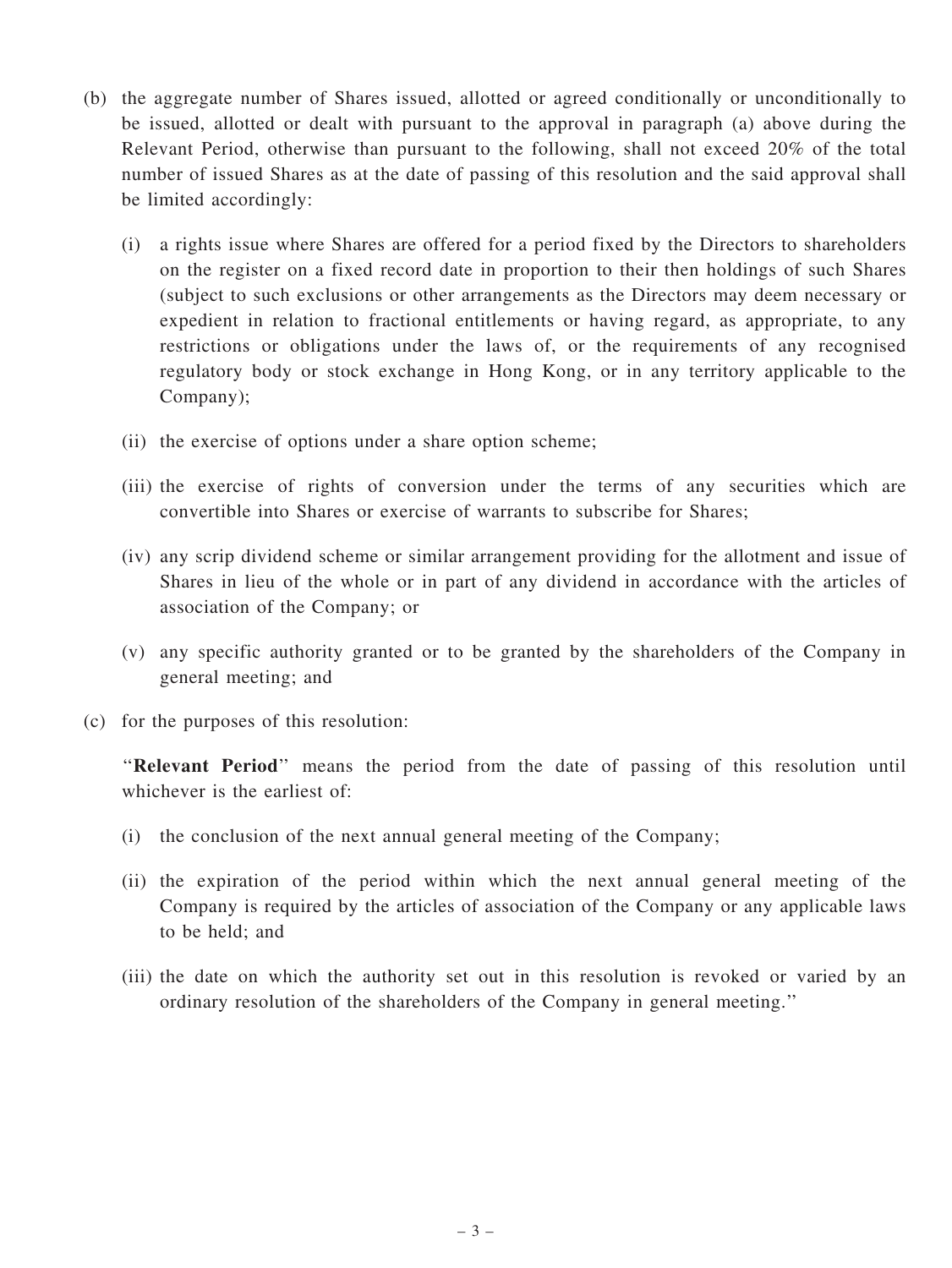8. To consider and, if thought fit, pass with or without amendments, the following resolution as an ordinary resolution:

''THAT conditional upon the passing of resolutions nos. 6 and 7 as set out in the notice convening this meeting, the general mandate granted to the Directors pursuant to resolution no. 7 to exercise the powers of the Company to allot, issue and deal with the unissued Shares be and is hereby extended by the addition thereto the aggregate number of Shares to be repurchased by the Company under the authority granted pursuant to resolution no. 6, provided that such number in aggregate shall not exceed 10% of the total number of issued Shares as at the date of passing of this resolution.''

> By order of the Board Vobile Group Limited Yangbin Bernard WANG Chairman

## Hong Kong, 30 May 2022

Notes:

- 1. All resolutions at the AGM will be taken by poll (except where the chairman decides to allow a resolution relating to a procedural or administrative matter to be voted on by a show of hands) pursuant to the Rules Governing the Listing of Securities on The Stock Exchange of Hong Kong Limited (the ''Listing Rules''). The results of the poll will be published on the websites of Hong Kong Exchanges and Clearing Limited and the Company in accordance with the Listing Rules.
- 2. Any shareholder of the Company entitled to attend and vote at the AGM is entitled to appoint another person as his proxy to attend and vote instead of him. A shareholder who is the holder of two or more Shares may appoint more than one proxy to represent him and vote on his behalf at the AGM. A proxy need not be a shareholder of the Company.
- 3. In order to be valid, the form of proxy together with the power of attorney or other authority, if any, under which it is signed or a notarially certified copy of that power of attorney, must be deposited at the Company's branch share registrar in Hong Kong, Tricor Investor Services Limited, at Level 54, Hopewell Centre, 183 Queen's Road East, Hong Kong not less than 48 hours before the time appointed for holding the AGM (i.e. 9:00 a.m. (Hong Kong time) on Tuesday, 28 June 2022) or any adjournment thereof. Delivery of the form of proxy shall not preclude a shareholder of the Company from attending and voting in person at the AGM and, in such event, the instrument appointing a proxy shall be deemed to be revoked.
- 4. For determining the qualification as shareholder of the Company to attend and vote at the AGM, the register of members of the Company will be closed from Monday, 27 June 2022 to Thursday, 30 June 2022, both dates inclusive, during which period no transfer of Shares will be registered. In order to qualify as shareholders to attend and vote at the AGM, investors are required to lodge all transfer documents accompanied by the relevant share certificates with the Company's branch share registrar in Hong Kong, Tricor Investor Services Limited, at Level 54, Hopewell Centre, 183 Queen's Road East, Hong Kong for registration not later than 4:30 p.m. on Friday, 24 June 2022.